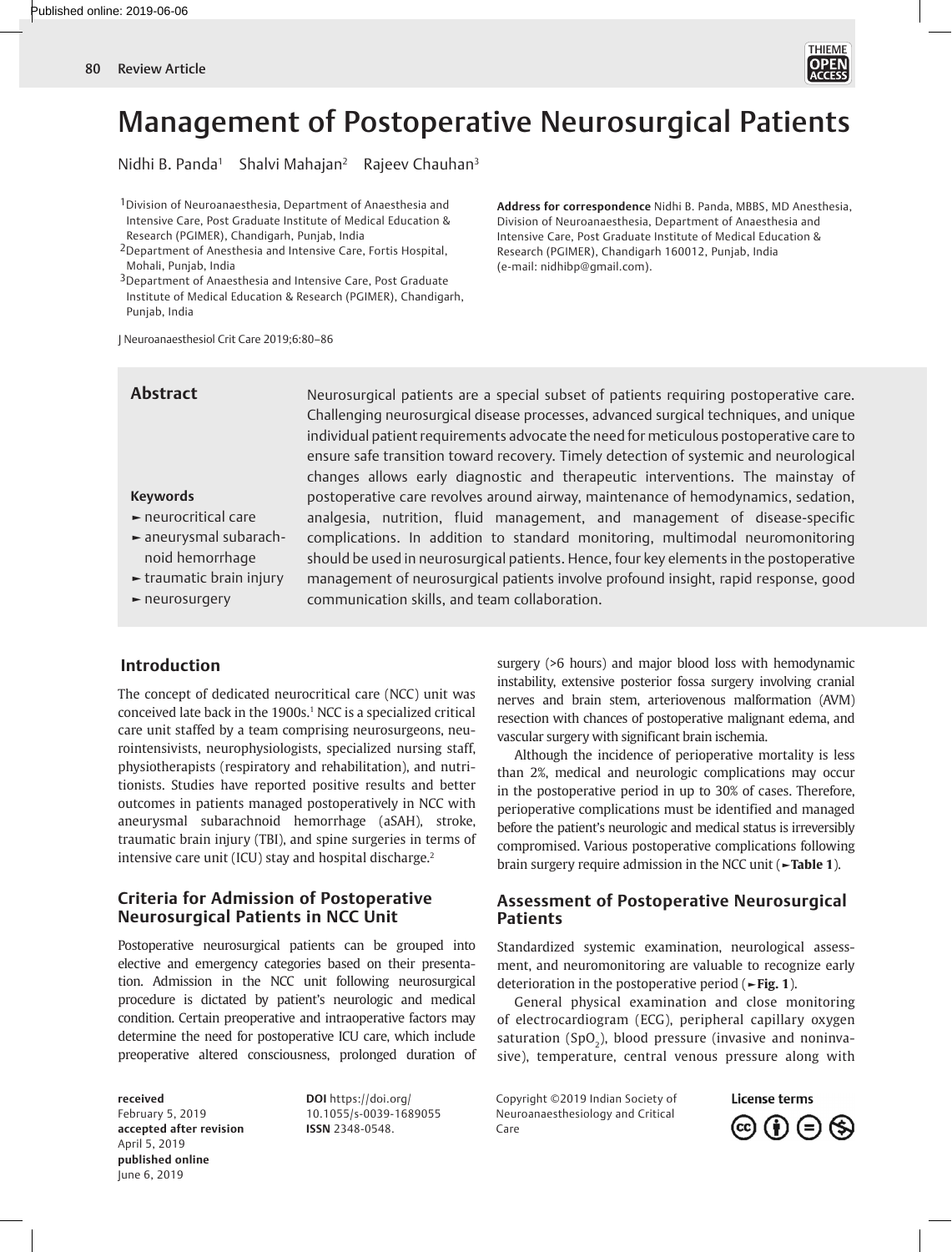| Systemic                       | Neurological                         |
|--------------------------------|--------------------------------------|
| Hypoxia                        | Cerebral edema                       |
| Hypotension/hypertension       | Hematoma/rebleeding                  |
| Hypocapnia/hypercapnia         | Hydrocephalus                        |
| Hyperthermia                   | Pneumocephalus                       |
| Hyperglycemia/hypoglycemia     | Seizures                             |
| Hyponatremia/hypernatremia     | Delayed cerebral<br>ischemia         |
| Coagulation disorders          | Central nervous system<br>infections |
| Thromboembolic events (DVT/PE) |                                      |
| Anemia                         |                                      |

<span id="page-1-0"></span>

|  |  | Table 1 Postoperative complications in neurosurgical patients |
|--|--|---------------------------------------------------------------|
|--|--|---------------------------------------------------------------|

Abbreviations: DVT, deep vein thrombosis; PE, pulmonary embolism.

measurement of serum electrolytes, osmolality, blood glucose, and arterial blood gases are necessary. Priority management in NCC is prompt stabilization of all vital parameters to prevent secondary neurological insult.

<span id="page-1-4"></span>Neurological examination involves assessment of general responsiveness (by Glasgow Coma Score [GCS], full outline of unresponsiveness [FOUR] score), pupils, cranial nerve function, reflexes, and motor power. The functional scoring systems are indispensable since they help in assessing neurological status quantitatively and comparing neurological status with previous assessment. The most commonly used score in neurological patients is GCS.<sup>[3](#page-6-2)</sup> The FOUR score was introduced by Dr. Eelco F. M. Wijdicks for the assessment of patients with impaired level of consciousness. It offers information about brainstem reflexes (pupil, corneal, and cough), respiration (breathing patterns, respiratory drive while on ventilator), visual tracking (eye component), and motor response[.4](#page-6-3) It does not take into account verbal component as in GCS.

<span id="page-1-5"></span>**Neuromonitoring:** The concept of modern multimodal neuromonitoring has shifted from rigid physiological target-based approach to a more patient-specific approach. Multimodal neuromonitoring helps in early identification of pathophysiological indicators of secondary brain injury. Hence, it is imperative for the neurointensivist to intervene at the earliest before permanent neural cell death occurs. Intracranial pressure (ICP), cerebral blood flow, brain oxygenation, electrophysiology, and neuroimaging are indispensable components of neuromonitoring.

In many intracranial events, raised ICP and low cerebral perfusion pressure (CPP) cause cerebral ischemia. ICP monitoring is an important component of multimodal neuromonitoring and helps in maintaining CPP. There are both invasive and noninvasive monitoring techniques. The gold standard technique is intraventricular pressure monitoring, which has the added advantage of draining cerebrospinal fluid (CSF) and administering intraventricular medications.5 The commonly used noninvasive method of ICP monitoring is measurement of optic nerve sheath diameter using ultrasound.<sup>[6](#page-6-4)</sup>

<span id="page-1-6"></span>Cerebral blood flow can be monitored noninvasively in the postoperative period using transcranial Doppler (TCD).

<span id="page-1-7"></span>It measures cerebral blood flow velocities and other derived indices (pulsatility index) which help in the diagnosis of cerebral vasospasm and hyperemia[.7](#page-6-5) TCD can also be used to assess pressure autoregulation, cerebrovascular carbon dioxide reactivity, and noninvasive estimation of ICP.

<span id="page-1-8"></span>Cerebral oxygenation can be assessed using jugular venous oximetry, cerebral oximetry, and brain tissue oxygenation.[8](#page-6-6) Jugular venous oximetry is an invasive method to measure oxygen saturation of the venous blood at the jugular bulb and provides information of global oxygen extraction of the cerebral tissues. Cerebral oximetry is a noninvasive continuous technique to measure regional cerebral oxygenation using near-infrared spectroscopic technique. Brain tissue oxygen monitoring represents oxygen available at focal cerebral mitochondrial level for oxidative phosphorylation.

Cerebral microdialysis allows monitoring of metabolic milieu of brain tissue (glucose, lactate, pyruvate, glycerol, glutamate, cytokines, neurotrophic, and other neuronal markers). However, it is not widely used for clinical purposes.<sup>[9](#page-6-7)</sup>

## <span id="page-1-9"></span>**General Management Goals of Postoperative Patients in Neurocritical Care Units**

Postoperative complications following neurosurgical procedures are mainly associated with the basic pathology of the disease or the sequel of intraoperative surgical and anesthetic techniques. Inability to rescue a patient from potentially reversible complications is an important reason of perioperative morbidity and mortality (**[►Fig. 2](#page-1-2)**).

<span id="page-1-3"></span>

#### POSTOPERATIVE MONITORING

<span id="page-1-2"></span>**Fig. 1** [Postoperative monitoring in neurosurgical patients. FOUR,](#page-1-3) [full outline of unresponsiveness; GCS, Glasgow Coma Score; ICP,](#page-1-3) [intracranial pressure.](#page-1-3)



<span id="page-1-1"></span>**Fig. 2** [Key elements in the management of postoperative neuro](#page-0-0)[surgical patients.](#page-0-0)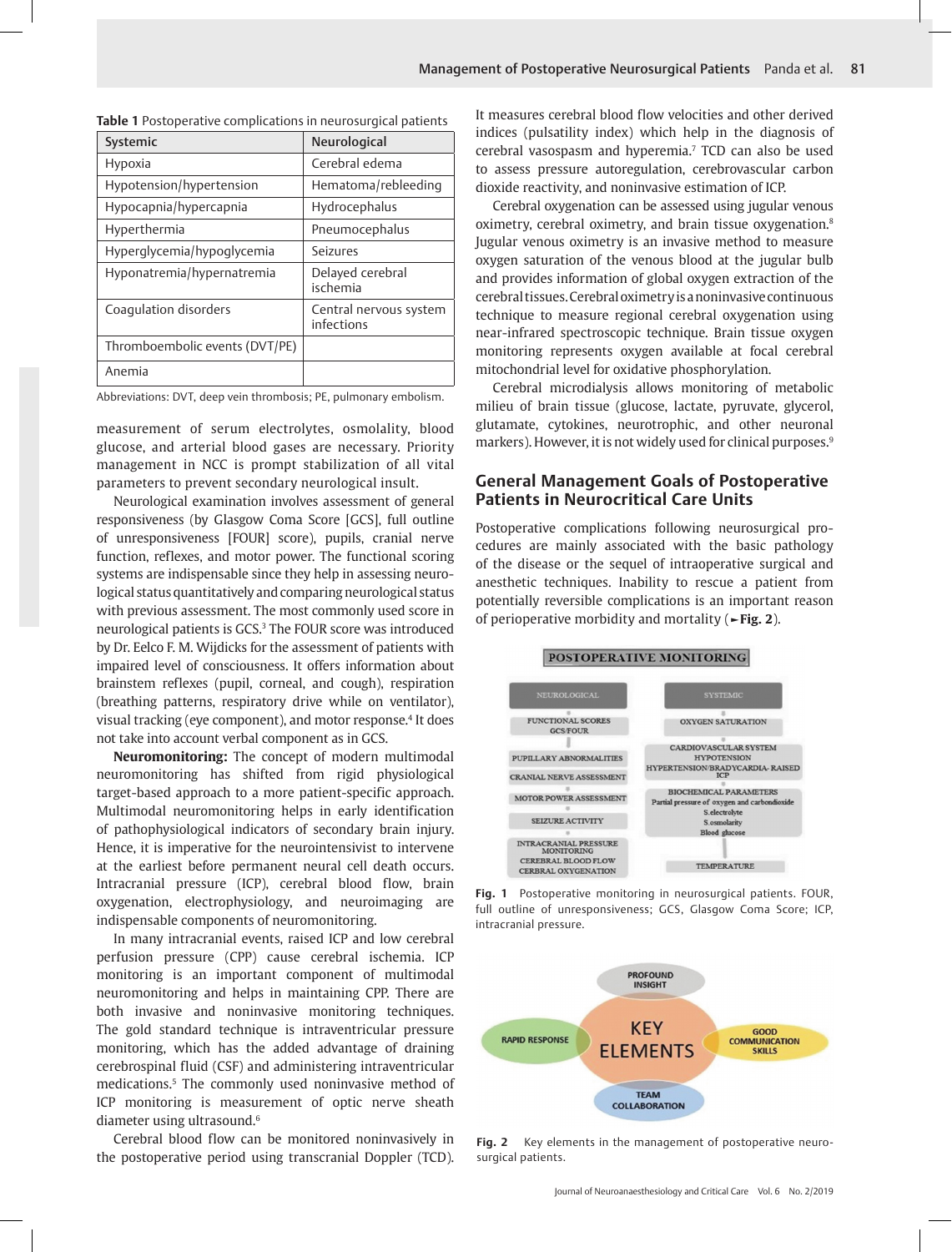#### **Airway Management and Ventilation**

In patients with preoperative GCS < 8, lower cranial nerve dysfunction, and weak gag and cough reflexes, the airway may need to be secured. Airway obstruction may be seen in the postoperative period in acromegaly patients (due to macroglossia and obstructive sleep apnea). Postoperative patients following anterior cervical spine surgery or carotid endarterectomy may also present with airway obstruction due to edema or hematoma. Irregular breathing pattern is common postoperatively in patients with posterior fossa or brain stem lesions. Acute brain insult may cause neurogenic pulmonary edema (NPE)[.10](#page-6-8)

<span id="page-2-0"></span>The benefit of securing airway and elective ventilation is to avoid hypoxia and hypercapnia, both of which aggravate neuronal injury in postoperative period. Hence, arterial oxygen and carbon dioxide levels must be monitored regularly. A single episode of hypoxemia (SpO<sub>2</sub>)  $\leq$  90%, partial pressure of oxygen [PaO<sub>2</sub>]  $\leq$  60 mm Hg) increases the chance of adverse outcome by 40%[11](#page-6-9)

<span id="page-2-1"></span>Partial pressure of carbon dioxide (PaCO $_2$ ) is a powerful modulator of cerebrovascular resistance. Ventilation aims to maintain PaCO $_2$  levels within the normocapnic range. Hypoventilation may lead to cerebral hyperemia with increase in the cerebral blood volume and rise in ICP, while hyperventilation increases the risk of vasoconstriction and tissue hypoxia. In the management of intracranial hypertension, hyperventilation strategies are useful to decrease ICP. Hyperventilation is only useful as a short-term strategy as pH of CSF gradually normalizes over 6 to 8 hours as a result of extrusion of bicarbonate. Volume-controlled ventilatory modes may be better for minimizing variations in PaCO $_2$  levels. Positive end expiratory pressure (PEEP) of 5  $\,$ to 8 cm  $\rm H_2$ O can be administered safely to prevent atelectasis. Patients with concurrent acute pulmonary injury need protective pulmonary ventilation strategy with small tidal volume and PEEP (up to 15 cm  $\text{H}_{2}$ O).<sup>12</sup> In patients with normal respiratory compliance, high PEEP increases intrathoracic pressure and jugular venous pressure, and decreases venous return (cardiac output) which can lead to decrease in CPP if cerebral autoregulation is impaired[.13](#page-6-11) But in patients with low respiratory compliance, significant effects of PEEP are not seen on systemic and cerebral hemodynamics[.14](#page-6-12)

<span id="page-2-4"></span><span id="page-2-3"></span>**Head up position:** In neurosurgery patients, it is advantageous to keep patients in slight (15–30°) head up position so as to promote venous drainage and decrease the risk of increase in ICP. Also, it helps in reducing risk of aspiration.

#### **Cardiovascular Changes and Management**

Postoperative hypertension can precipitate cerebral edema, intracranial hemorrhage as well as extracranial hemorrhage. Therefore, strict control of blood pressure is essential in hypertensive patients who have undergone intracranial vascular surgery. Hypertension may be a part of Cushing reflex, or consequent to acute pain or hypercarbia. It is reasonable to use invasive blood pressure monitoring in such conditions in the postoperative period.

Postoperative hypotension should be adequately treated with fluids and vasopressors. Hypotension causes a decrease in the cerebral blood flow and CPP, which results in reflex vasodilatation, increased cerebral blood volume, and high ICP. Both increase in ICP and decrease in CPP in the postoperative period are disastrous in terms of neurological outcome.

<span id="page-2-5"></span>Cardiac changes are well-known after acute brain insult.[15](#page-6-13) Meticulous monitoring of ECG for arrhythmias and myocardial ischemia should be done. Biomarkers of cardiac injury (cardiac troponin I, creatine phosphokinase-myocardial fraction [CK-MB], and serum B-type natriuretic peptide) can be elevated after neurosurgeries. Cardiac troponin I is more sensitive for the detection of left ventricle dysfunction than CK-MB and high levels are associated with poor functional outcome in survivors. Partial or even complete resolution of cardiac changes follows decrease in ICP. Echocardiography can show regional wall motion abnormalities, transient left ventricular wall motion abnormalities involving apical or mid-ventricular segments that extend beyond single epicardial coronary artery distribution in SAH.[16](#page-6-14) Increased sympathetic activity seen in paroxysmal sympathetic hyperactivity has been associated with poor outcomes.<sup>17</sup>

### <span id="page-2-7"></span><span id="page-2-6"></span>**Postoperative Analgesia and Postoperative Nausea and Vomiting**

<span id="page-2-8"></span>Most of the patients experience moderate-to-severe pain following major intracranial surgery for the first 48 hours. Patients undergoing foramen magnum decompression and acoustic neuroma resection are at a high risk to develop severe pain in the postoperative period[.18](#page-6-16) Adequate pain control ensures patient's comfort, facilitates accurate neurological assessment, prevents increase in blood pressure, and allows early recovery. Multimodal treatment with paracetamol, opioids, local anesthetic infiltration, and scalp block provides adequate analgesia in the postoperative period.

<span id="page-2-10"></span><span id="page-2-9"></span><span id="page-2-2"></span>The overall incidence of postoperative nausea and vomiting (PONV) following craniotomies is around 50%[.19](#page-6-17) PONV is common, especially after infratentorial surgery (foramen magnum decompression and acoustic neuroma resection).<sup>20</sup> Vomiting causes a rise in ICP due to systemic hypertension and increase in abdominal and intrathoracic pressure. Medications such as ondansetron, dexamethasone, cyclizine, and even hyoscine patch can be used to prevent and treat PONV.

#### **Postoperative Fluid and Electrolyte Disturbances**

Neurosurgical patients often exhibit changes in intravascular volume owing to use of potent diuretics, prolonged fasting, vomiting (raised ICP), hemorrhage, and electrolyte disturbances. The movement of water between brains extracellular area and vessels is primarily driven by osmotic gradient. Use of hypo-osmolar fluids such as 5% dextrose and 0.45% saline potentiate brain edema, while hyperosmolar agents such as mannitol, glycerol, and hypertonic saline decrease cerebral edema. Hence in postoperative period, fluid status should be monitored using dynamic hemodynamic parameters, and isotonic crystalloids should be used to maintain euvolemia.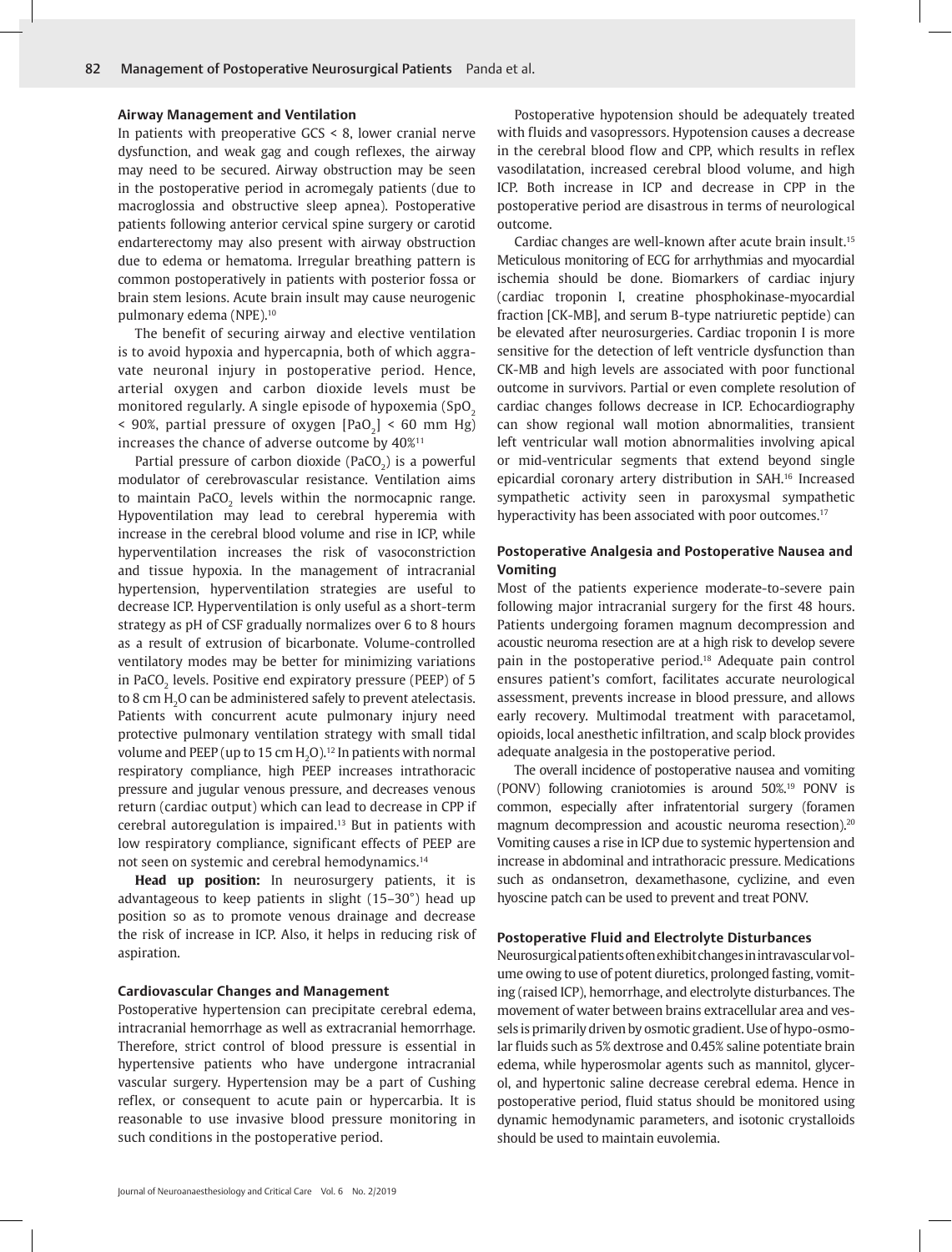<span id="page-3-0"></span>Sodium disturbance, either hypo- or hypernatremia, is the most common electrolyte disturbance in neurosurgical patients[.21](#page-6-19) Intracranial diseases involving surgeries of the hypothalamus, pituitary, or cerebral trauma may cause diabetes insipidus (DI). It is characterized by polyuria, hypernatremia, increased plasma osmolarity, decreased urine specific gravity and osmolarity. Management involves fluid and antidiuretic hormone (ADH) supplementation. Following brain insult (trauma or SAH), patients may suffer from syndrome of inappropriate ADH secretion (SIADH) or cerebral salt wasting syndrome (CSWS). SIADH is a volume expanded state characterized by oliguria, weight gain, low serum sodium, and high urine sodium (>25 mmol/L), whereas CSWS manifests as hyponatremia, dehydration, and high urine sodium (>50 mmol/L). In both conditions, hyponatremia is seen but the management is entirely different. Treatment of SIADH depends on fluid restriction (<1 L/24 h), sodium supplementation (3% hypertonic saline), while CSWS requires isotonic sodium solutions to re-establish circulating volume.

**Postoperative venous thromboembolism:** It includes deep vein thrombosis (DVT) and pulmonary embolism. Cumulative incidence varies from 20 to 50% after neurosurgical procedures. Dehydration (use of mannitol/furosemide), immobility, paralysis, TBI (release of procoagulant), stroke, and certain brain lesions (meningioma) are considered as risk factors for the development of thromboembolism. Prophylaxis includes limb physiotherapy, mechanical devices (intermittent pneumatic devices, graduated compression stockings), and pharmacological anticoagulants (unfractionated or low molecular weight heparin). Pharmacological prophylaxis is usually started after 48 hours of surgery when risk for bleeding or increase in size of hematoma is low.

**Hormone replacement:** In pituitary surgery almost all patients receive corticosteroid coverage until testing indicates an intact pituitary–adrenal axis. Thyroid hormone replacement is reserved for patients with preoperative hypothyroidism.

**Antibiotics:** Postoperative antibiotic prophylaxis is usually not recommended except in cases where foreign materials are implanted (such as intracranial electrodes in deep brain stimulation or epilepsy surgery), or continuous ICP monitoring is done using invasive methods. Similarly, it is indicated in cases of contaminated wounds such as in TBI, or when the risk of introducing infection is high like in CSF leak.

**Temperature management:** Euthermia should be maintained in the postoperative period. Hypothermia in cases of prolonged surgery and exposure to cold environment (catheterization laboratory or magnetic resonance imaging suit) delays recovery and increases the risk of developing postoperative infections. Postoperative shivering increases body oxygen consumption by up to 300 to 400%.<sup>[22](#page-6-20)</sup> Hyperthermia in neurosurgical cases is equally detrimental.

<span id="page-3-1"></span>**Nutrition status:** Feeding should be started at the earliest in the postoperative period, either by oral, nasogastric, or transgastric route, along with prophylaxis for stress ulcer.

**Blood glycemic control:** Extreme levels of blood glucose influence neurological outcome negatively. Glycemic control is affected in patients who receive corticosteroids as a part of hormone replacement therapy or as a decongestive measure to decrease vasogenic edema. Blood glucose management in neurosurgery tends toward moderate plasma glucose level goals (140–180 mg/dL). The exact mechanism how hyperglycemia exacerbates ischemic neuronal injury is not clearly known but oxidative stress at cellular level is implicated. Oxidative stress due to production of advanced glycosylated end-products, polysols, and hexosans lead to elevation of inflammatory cytokines and suppression of immune system. Also, hyperglycemia is associated with release of excitatory neurotransmitter glutamate in the neocortex. During ischemia, neuronal glucose (stored in hyperglycemic phase) results in increased intracellular lactate. The intracellular lactate is neurotoxic and is believed to enhance neuronal injury.

## **Common Intracranial Postoperative Complications Seen in NCC Units**

**Cerebral edema:** Risk factors causing edema may include preoperative cerebral edema, prolonged duration of surgery, excessive brain retraction, following AVM resection and redo surgeries. Treatment involves use of dexamethasone to decrease vasogenic edema, use of osmotic agents, adequate analgesia/sedation, normoventilation to mild hyperventilation, and use of iso-osmolar to mild hyperosmolar fluids.

**Intracranial hemorrhage:** Postoperative risk of intracranial hemorrhage increases in patients with hypertension, coagulopathy and poor surgical homeostasis. Once suspected, noncontrast computed tomography (CT) scan is indicated and depending on the site and size of the hematoma, emergent evacuation may be required. Mannitol and reintubation may be required to stabilize the patient's condition.

**Hydrocephalus:** After intraventricular bleed or in posterior fossa surgery, there are chances of development of hydrocephalus. It may require external ventricular drain insertion in the postoperative period.

**Seizures:** Cortical pathology has a higher chance of developing seizures. Patients with epilepsy, brain tumor, aneurysmal SAH and intracranial hemorrhage are prone to developing seizures. Postoperative drop in the functional neurological score could be due to convulsive or nonconvulsive seizures. Routine seizure prophylaxis is generally not recommended for most intra-cranial tumors unless there is evidence of seizures. In postoperative seizures, phenytoin or levetiracetam can be used. Phenytoin is used with a loading dose 10 to 20 mg phenytoin equivalents (PE)/kg over 30 minutes, maximum rate 150 mg PE/minute intravenously, no faster than 50 mg/minute in an adult; followed by infusion of 5 to 7 mg/kg/day. Fosphenytoin is given at a loading dose of 15 to 20 mg/kg intravenously, no faster than 100 to 150 mg/minute, followed by an infusion of 4 to 6 PE/kg/day. Levetiracetam is used in doses of 1000 mg/day to 3000 mg/day in two divided dosages.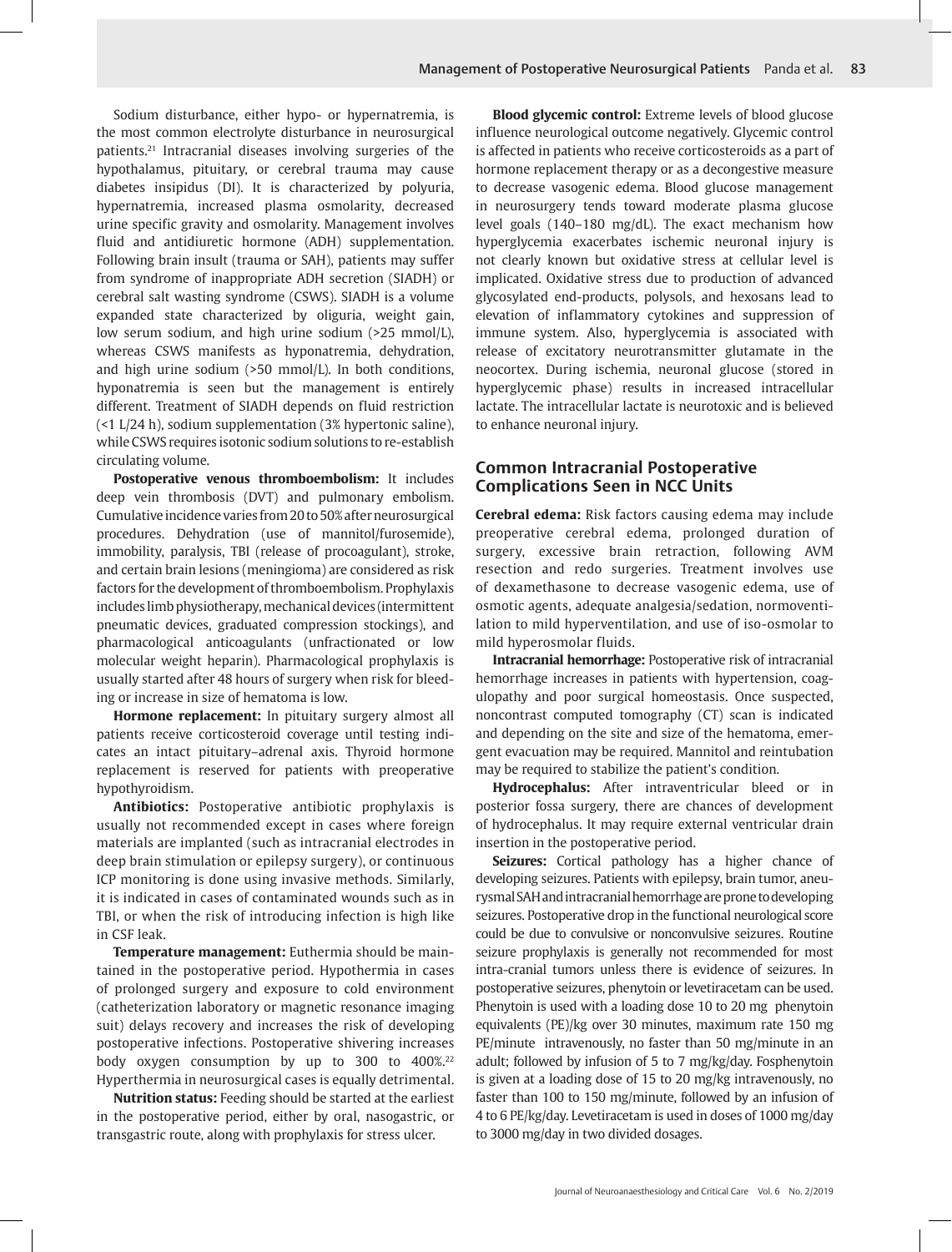**Cerebrospinal fluid leak:** CSF leak is commonly seen after trans-sphenoidal pituitary surgery, TBI, or incisional CSF leak following posterior fossa surgery. Clinical symptoms include leakage of clear, nonmucoid, watery fluid from the nose, ear, or suture site which has positional dependency. Sometimes, it also presents as a salty postnasal drip. Further testing of clear fluid mixed with blood or nasal discharge on a filter paper shows double ring or halo or target sign. The handkerchief test differentiates nasal discharge (unclear, sticky due to mucin secretion) and CSF (clear and nonsticky). Glucose level in CSF > 30 mg/dL indicates CSF leak. Beta-2 transferrin and beta-trace proteins are specific markers of CSF.CSF rhinorrhea predisposes patients to meningitis, intracranial hypotension and leads to prolonged hospital stay. Early detection and repair of the leak are essential. Incisional CSF leak requires resuturing of the wound, concomitant CSF lumbar drainage, and administration of antibiotics.

**Pneumocephalus:** Patients operated in sitting or semi-sitting positions are at risk of developing pneumocephalus. Pneumocephalus may also develop in other surgeries such as trans-sphenoidal surgery or chronic subdural hematoma evacuation. Large amount of air trapping results in altered sensorium, seizures and coma. Tension pneumocephalus requires urgent decompression.

**Cranial nerve deficits:** Cranial nerve deficits are common in posterior fossa surgery or skull base surgery. Injury can cause impaired bulbar function, which requires reconsideration of airway protection due to the possibility of aspiration pneumonia.

**Meningitis:** Meningitis can be seen in postoperative cases of TBI, use of intraoperative electrodes, following CSF leak, or due to failure to use sterile surgical techniques. It is important to identify meningitis and promptly initiate treatment.

## **Specific Neurological Conditions**

**Supratentorial surgery:** Postoperative hematoma, cerebral edema, seizures, postcraniotomy pain, and PONV are common complications following supratentorial surgeries. Tumor bed hematoma due to incomplete hemostasis, subdural or epidural hematoma are not uncommon. Prevention of hypertension or excessive coughing and bucking during emergence is important. Management involves urgent noncontrast CT head, medical treatment to decrease raised ICP, hematoma evacuation, and decompressive craniectomy. Delayed hydrocephalus may occur after resection of supratentorial malignant gliomas and should be considered in cases of initial improvement followed by deterioration of consciousness. Shunting of CSF in cases of communicating hydrocephalus yields satisfactory results.

**Pituitary surgery:** Endocrine complications following pituitary surgery include hypocortisolism, hypothyroidism, and DI. Treatment of DI consists of hydration and hormonal supplementation. The volume and type of intravenous fluids are guided by urine volume, serum electrolytes, and osmolality. Free water  $(H<sub>2</sub>O)$  deficit can be estimated using the formula: Free H<sub>2</sub>O deficit (L) = (serum Na–140) × body weight  $(kg) \times 0.6/140$ . Free water deficit can be replaced by

oral fluids. If it has to be replaced intravenously, hypotonic solutions such as 0.45% sodium chloride (NaCl) can be given. Insulin and potassium supplementation might be required when dextrose-containing fluids are used, and when corticosteroids are administered concomitantly. When hormonal replacement is required, 1-deamino-8-d-arginine vasopressin, a synthetic analog of the natural hormone arginine vasopressin, can be given intravenously, subcutaneously, orally, or intranasally. The latter might not be feasible after transnasal trans-sphenoidal pituitary surgery. The usual intravenous or subcutaneous dose is 0.3 µg/kg/day in two divided doses. The dose of oral medication is 0.05 to 1.2 mg/day at once or divided into two or three doses. The intranasal dose is 10 to 40 µg/day in one to three doses.

Vision loss in the immediate postoperative period can be due to hematoma formation compressing on the optic nerve or optic chiasma, which requires immediate surgical evacuation, while delayed loss can be due to cerebral edema, which requires supportive NCC. A thorough evaluation of postoperative rhinorrhea for CSF leak is important. CSF leak increases risk of meningitis and secondary neurological injury. Treatment options include lumbar drainage of CSF and surgical repair of the defect.

**Infratentorial surgery:** Patients undergoing posterior fossa surgeries may have delayed emergence due to tension pneumocephalus, intracranial hemorrhage, symptomatic venous air embolism, and damage to the brain stem. Elective postoperative ventilation is required in cases of bulbar involvement and extensive intraoperative dissection near the brain stem (central respiratory depression). Injury to lower cranial nerves (IX, X, and XII) may compromise the patient's ability to maintain a patent protected airway due to difficulty in swallowing and clearing secretions. Injury to ophthalmic division of the trigeminal nerve may impair protective reflexes of the cornea and require external protection with an eye patch. Postoperative visual loss subsequent to surgery in prone position is another devastating complication. Severe postoperative pain due to extensive muscle dissection and muscle spasm needs adequate analgesia to prevent development of chronic pain syndromes. Close proximity of the surgical site to vomiting centers and use of opioids for postoperative pain relief increase the risk of PONV and require multimodal antiemetic therapy.

**Subarachnoid hemorrhage:** Postoperative period following surgical clipping in aSAH is crucial. Life-threatening vasospasm is usually seen from 3 to 14 days after SAH. It is clinically identified as decrease in consciousness, disorientation, and appearance of new focal neurological deficits. Clinical vasospasm is seen in 30% cases, while radiographic vasospasm is seen in 70% cases.Different parameters that aid in the diagnosis of vasospasm include flow velocity measurement by TCD (increased flow velocity > 120 cm/s or Lindegaard ratio >3), decreased amplitude, and decreased alpha activity in electroencephalography. Digital subtraction angiography offers diagnostic as well as therapeutic (intra-arterial nimodipine/milrinone administration) modality. Numerous treatment options are available but approved treatment involves use of oral nimodipine, maintenance of euvolemic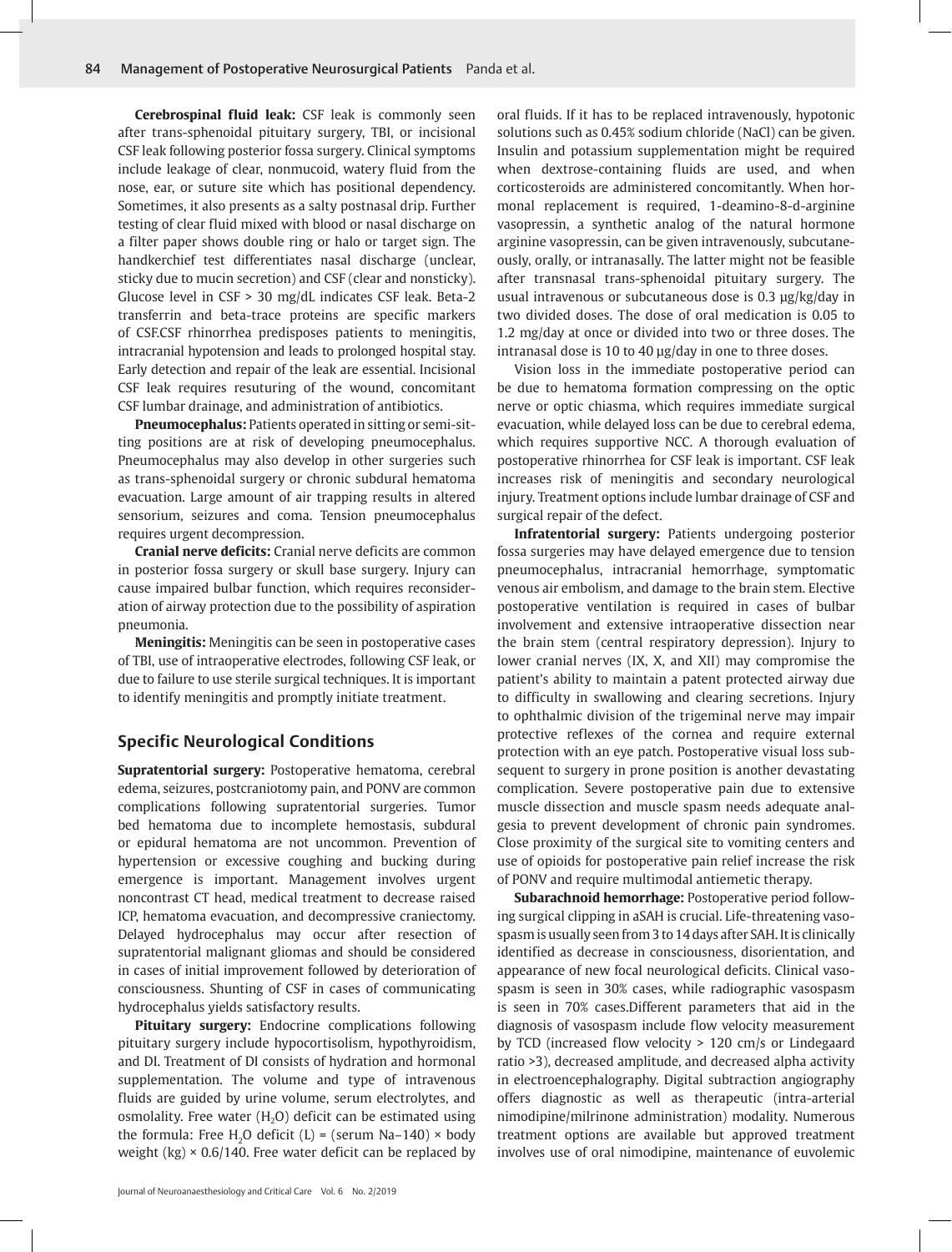<span id="page-5-0"></span>status, and maintenance of mild hypertension.<sup>23</sup> Fluid and electrolyte disturbances are common in aSAH. Up to 40% patients experience hyponatremia either due to CSWS or SIADH. Management of CSWS and SIADH has been described earlier. Acute hydrocephalus can occur in 20% of aSAH. Patients may have persistent headache, loss of upward gaze, and cognitive impairment, and may require CSF drainage.

**Traumatic brain injury:** The systemic sequelae of head trauma frequently become apparent in the postoperative period. These include cardiac arrhythmias, disseminated intravascular coagulation, adult respiratory distress syndrome, NPE, DI, SIADH, hyperglycemic hyperosmolar nonketotic coma, and gastrointestinal stress ulcers and hemorrhage. Moderate-to-severe head injury patients require intensive care for prevention of secondary injury, early detection, and management of neurological deterioration and management of ICP.

NPE is a fulminant form of pulmonary edema, which can progress rapidly (within hours to days) toward either resolution or death. Treatment is aimed at reducing ICP, reducing sympathetic hyperactivity, mainly with pharmacological agents, providing respiratory supportive care, and inotropic therapy as needed.

SIADH treatment consists of water restriction, use of loop diuretics, and hypertonic saline. In mild cases, fluid restriction (1–1.5 L/day) is sufficient to correct hyponatremia. Furosemide may be added to treat hypervolemia. Hypertonic saline is usually reserved for a serum Na < 120 mEq/L. It is given in small amounts for a short time (1–2 mL/kg/h for 2–3 h) after which serum sodium and osmolality are measured. During the acute phase of SIADH, urine output should be measured hourly, urine osmolality and specific gravity, and serum sodium and osmolality are measured every 6 to 8 hours. Serum sodium should be increased at a rate of not more than 0.5 mEq/L/hour or 12 mEq/L/day.

Brain Trauma Foundation guideline states ICP above 22 mm Hg as threshold for treatment. The treatment of raised ICP follows stepwise pattern starting with head elevation (30°), normoventilation (or short period of hyperventilation), adequate sedation, analgesia, and muscle paralysis (to prevent coughing and bucking on ventilator and decreasing work of breathing). If ICP continues to be high (>25 mm Hg), hyperosmolar therapy (mannitol/hypertonic saline) and ventriculostomy can be added to the previous treatment. Other options to decrease raised ICP include therapeutic hypothermia, decompressive craniectomy, and inducing barbiturate coma. Although hypothermia is neuroprotective, therapeutic hypothermia has not been found to improve functional neurological outcomes.[24](#page-6-22)[,25](#page-6-23)

<span id="page-5-1"></span>**Occlusive cerebrovascular surgery:** Carotid sinus baroreceptor function impairment after carotid endarterectomy or angioplasty causes hypotension, hypertension, and dysrhythmias. Mild increase in blood pressure (up to 20% above baseline level) is acceptable but above this requires antihypertensive therapy. Major complications anticipated include stroke, myocardial infarction, and hyper-perfusion syndrome.

**Arteriovenous malformation:** Following AVM resection or obliteration, patients are at risk of developing complications similar to those that occur after aneurysm surgery (vasospasm, hydrocephalus, and seizures). In addition, these patients are at high risk of developing hyperemic complications leading to uncontrollable cerebral swelling and hemorrhage due to transient circulatory disturbance known as normal perfusion pressure breakthrough. This can manifest as headache, seizures, permanent neurological disability, and even death. Treatment strategies include fluid restriction, prevention of systemic hypertension, controlled hyperventilation, osmotic agents, and use of anesthetic agents to prevent raised ICP.

**Interventional neuroradiological procedures:** These patients should be kept in supine position till femoral sheath is in situ. Adequate control of blood pressure in postoperative period depends upon the type of cerebrovascular pathology. Contrast-induced nephropathy (CIN) is the third most common cause of hospital-acquired renal failure. The risk factors include diabetes mellitus, high dose of contrast, volume depletion, co-administration of nephrotoxic drugs, and pre-existing renal disease. To prevent renal complications, perioperative management should be aimed at maintaining normovolemia using intravenous saline hydration and the use of low osmolality contrast medium. The use of *N*-acetylcysteine to decrease the risk of CIN is debatable.26 In view of current evidence, it is probably not indicated as the standard-of-care.

**Spine surgery:** Anterior cervical spine surgeries increase the risk of developing postoperative airway obstruction due to pharyngeal edema, wound hematoma, vocal palsy, dislodgment of bone graft, or fixation plate. Management involves emergency reintubation followed by hematoma evacuation. Postoperative pain management is an important aspect as it interferes with functional recovery following surgery (impaired ventilation in thoracic surgery, reduced early mobilization, increased risk of DVT, delayed bowel function, and increased risk of urinary infections). Multimodal pain management is an essential part of postoperative care of these patients. Prolonged spine surgeries along with immobilization and hypercoagulable states increase the risk of thromboembolic events in the postoperative period.

## **Conclusion**

<span id="page-5-2"></span>Outcome after neurosurgical procedure depends not only on surgical technique but also on postoperative care of these patients in specialized NCC units. The postoperative management of neurosurgical patients is a complex endeavor and it demands comprehensive knowledge of anatomical, physiological, and neurological perturbations. Careful regular assessment, multimodal neuromonitoring along with early detection, and management of any complication by an alert neurointensivist remain cornerstone of postoperative management.